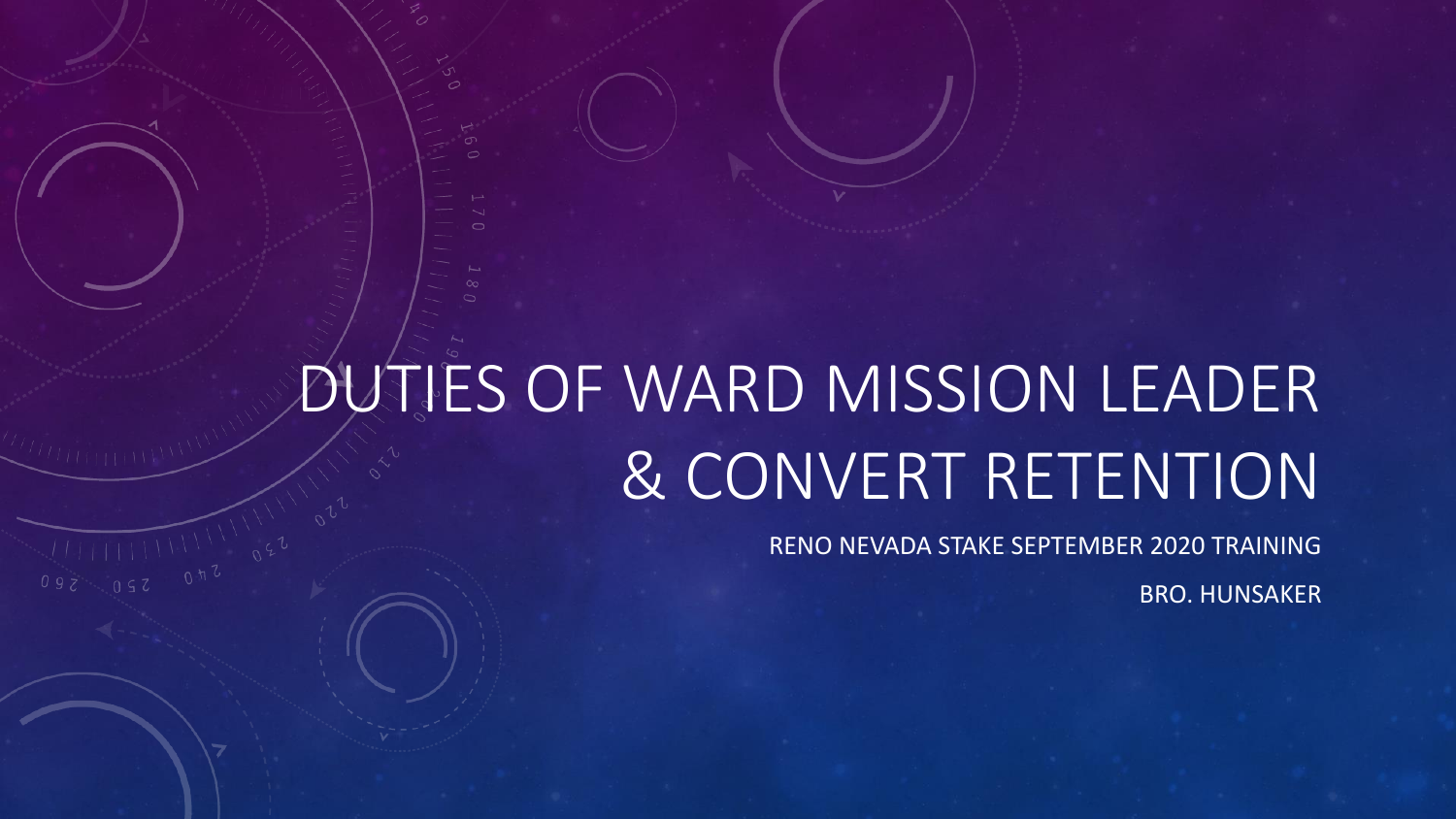#### **Convert Retention: President Gordon B. Hinckley said:**

**"There is absolutely no point in doing missionary work unless we hold on to the fruits of that effort. The two must be inseparable. … Every convert is a great and serious responsibility"** ("Find the Lambs, Feed the Sheep," Ensign, May 1999, 108).Under the direction of the bishop, the ward council has first responsibility for strengthening new members and returning members. They make sure that new converts and returning members have **friends**, are **nourished by the word of God**, and **receive callings and responsibilities**. They may request that full-time missionaries help minister to and visit new members, returning members, and prospective elders. Preferably you will be paired with a member for such visits.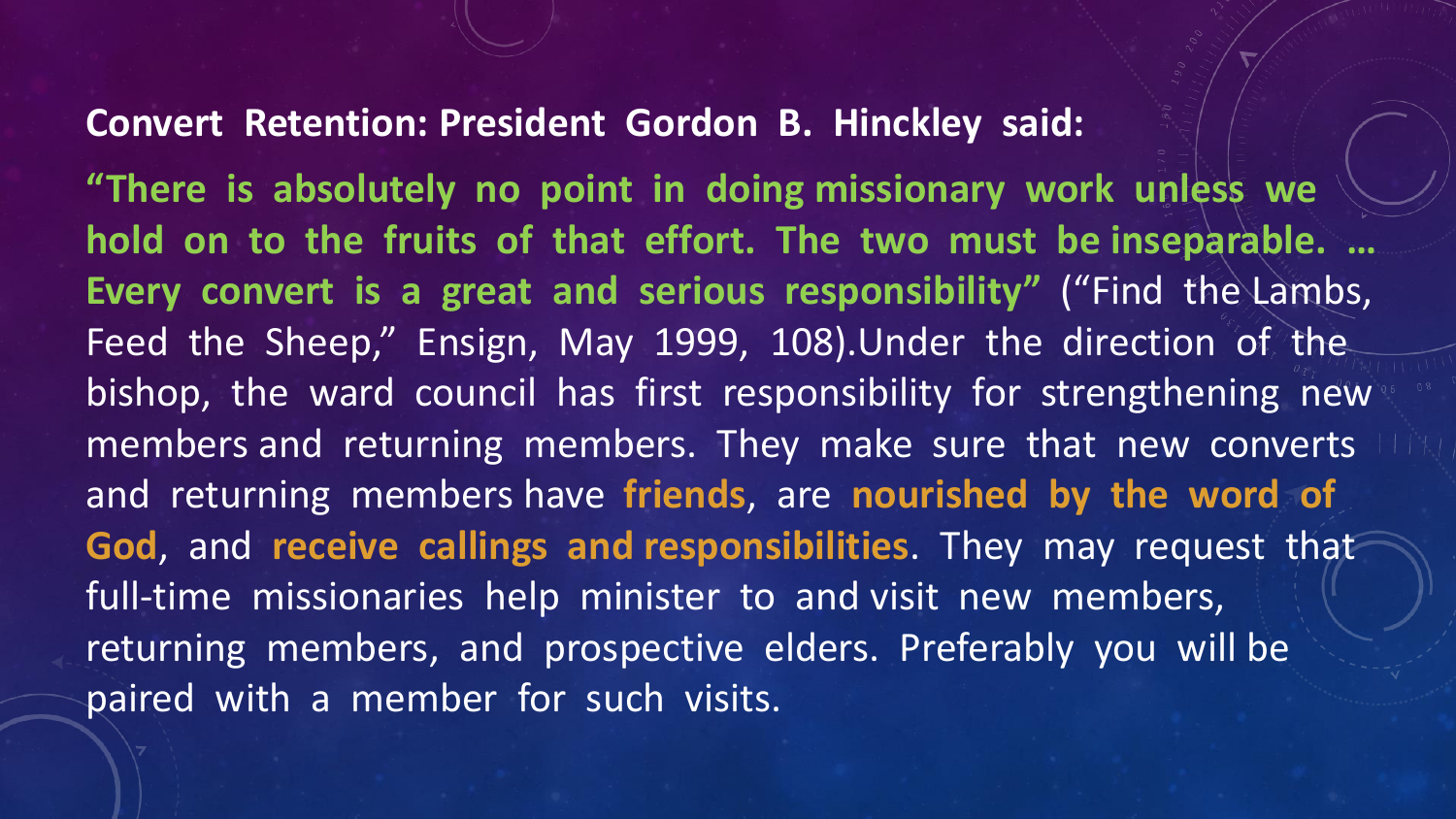## EVERY NEW CONVERT NEEDS THREE THINGS:

- **1. A friend** in the Church to whom he can constantly turn, who will walk beside him, who will answer his questions, who will understand his problems.
- **2. An assignment**. Activity is the genius of this Church. It is the process by which we grow. Faith and love for the Lord are like the muscle of my arm. If I use them, they grow stronger. If I put them in a sling, they become weaker. Every convert deserves a responsibility.
- 3. Every convert must be '**nourished by the good word of God**' (Moro. 6:4). It is imperative that he or she become affiliated with a priesthood quorum or the Relief Society, YW, YM or Primary.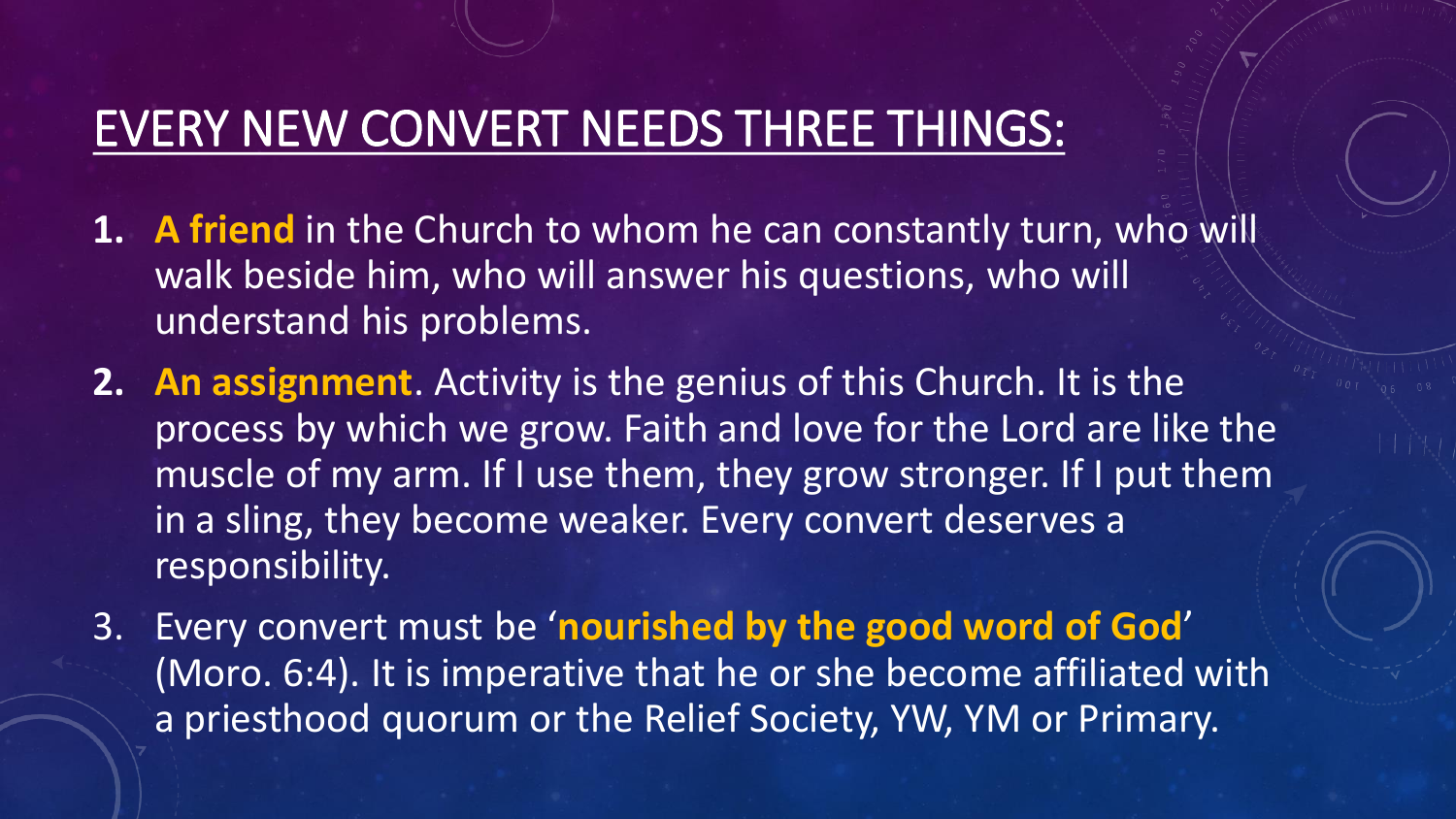## **Ward Mission Leader:**

Under the bishop's direction, you—as ward mission leader **coordinate the ward's efforts** to find, teach, and baptize investigators. You **coordinate** the work of the ward council, ward missionaries and full-time missionaries with priesthood leaders, auxiliary leaders, and members.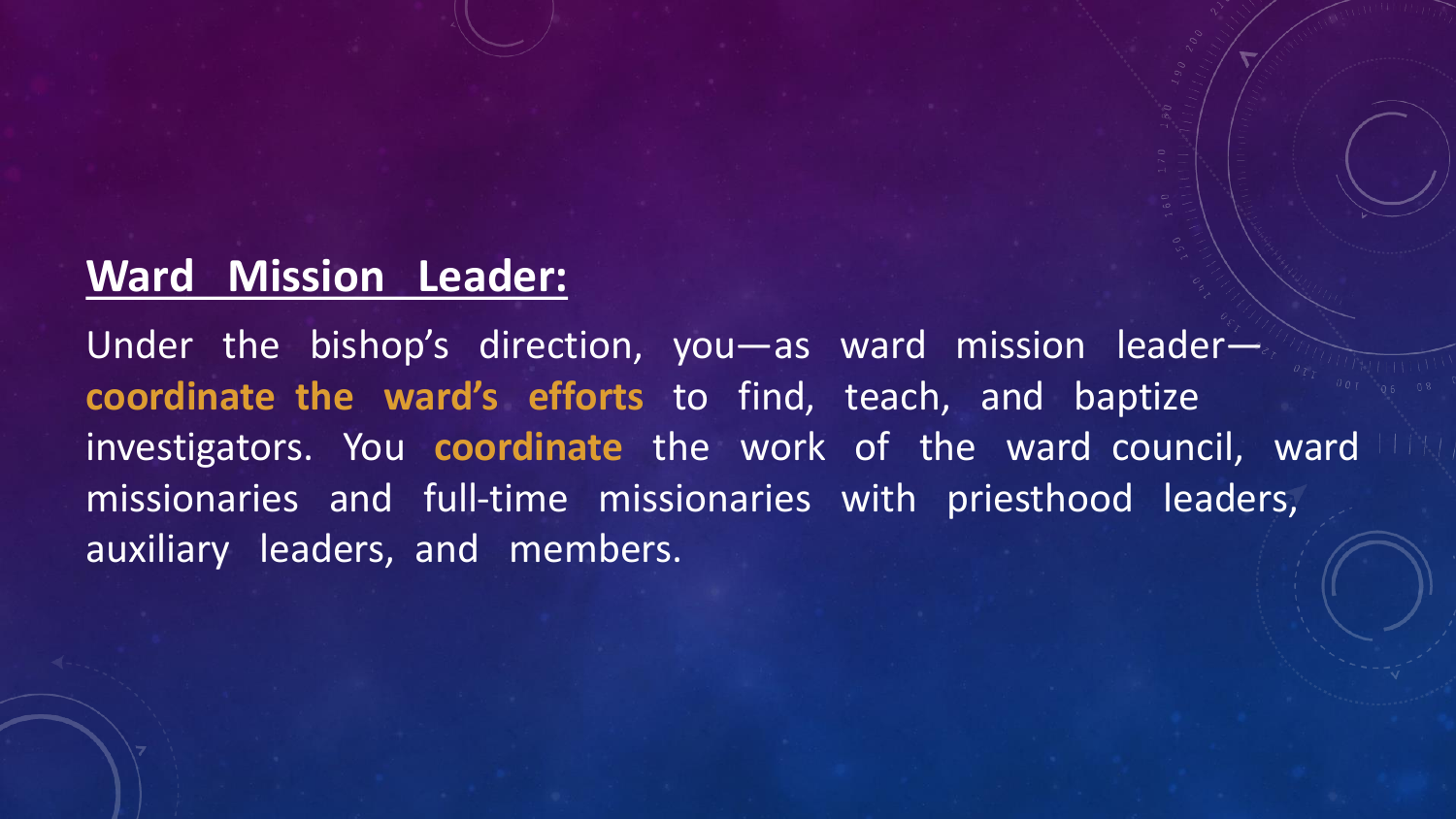- 1. Set an example by fnding and preparing individuals and families for the missionaries to teach, and work with the ward council in **fellowshipping investigators, new converts, and less-active members**.
- 2. Help members **find and prepare** friends and neighbors, allowing the missionaries to fulfll their sacred responsibility to teach the gospel of Jesus Christ.
- 3. Work with the ward council, ward missionaries, and ward members to **fill the missionaries' days** with teaching appointments.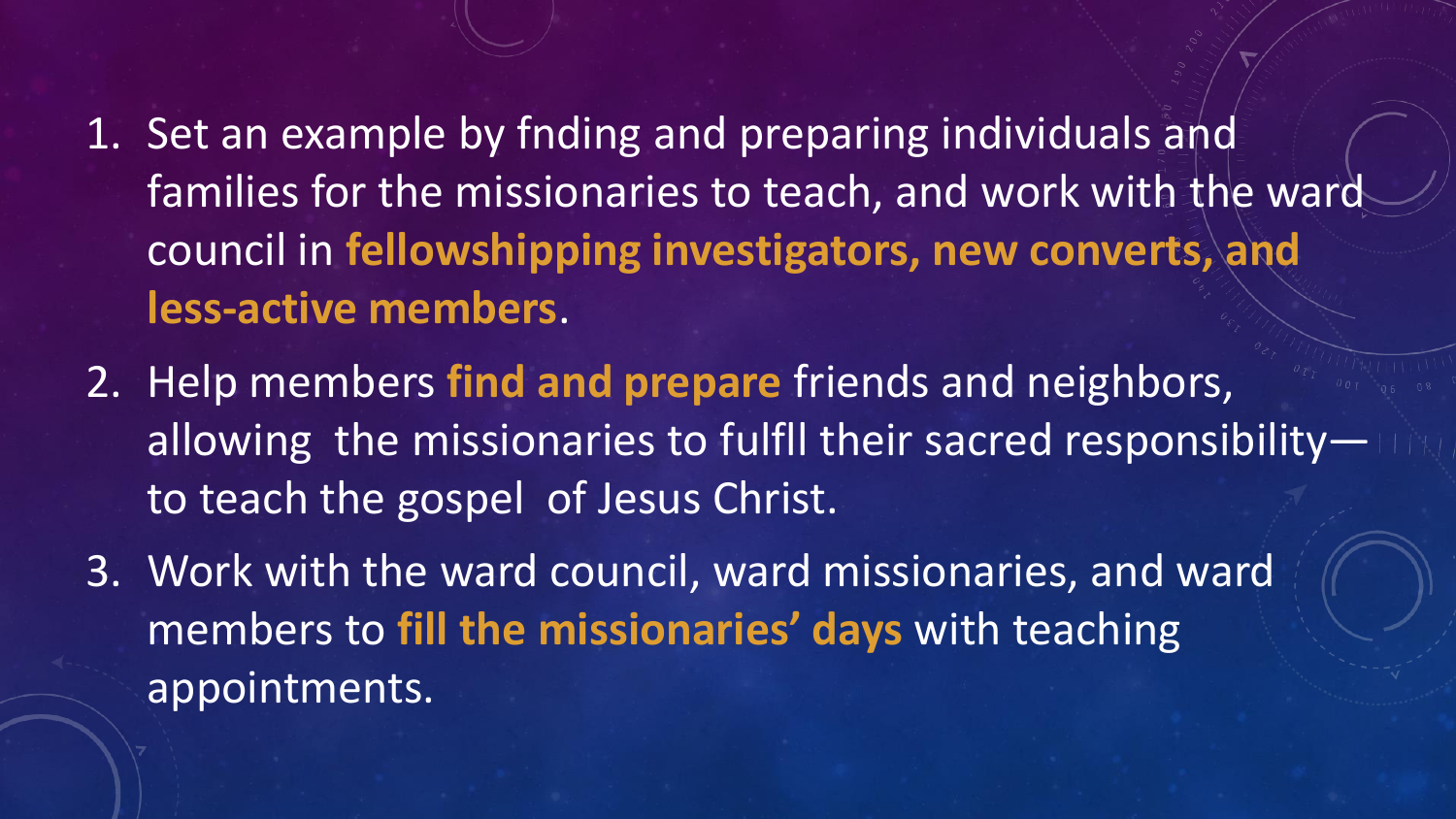- 4. Discuss with the ward council the progress of each investigator and new and returning member, and **make plans to help each person take the next step**. Your tools include the Progress Record—prepared by the missionaries—and the New and Returning Member Progress Form.
- 5. Work with the full-time and ward missionaries in **teaching** and **fellowshipping** investigators, **arranging** to have members attend as many teaching appointments as possible.
- **6. Conduct a missionary coordination meeting and direct the work of ward missionaries.**
- 7. Ensure that missionaries and members **interact positively** and appropriately as they unite in the work of salvation.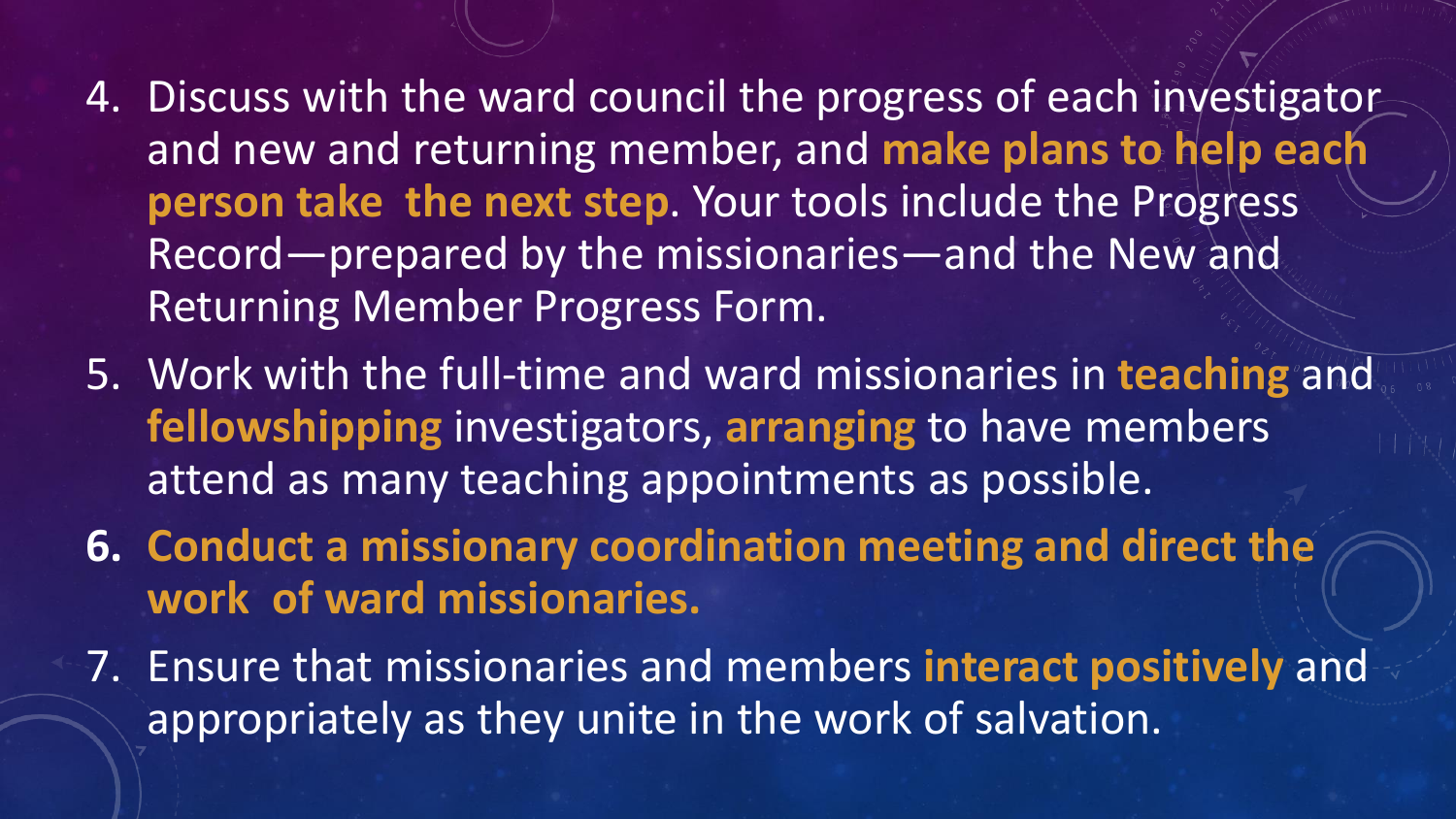### **Ward Missionaries:**

Qualified brothers and sisters are called to serve as ward missionaries. They are **supervised by the ward mission leader**. Ward missionaries find, fellowship, and teach investigators. They also instruct and fellowship new converts and less-active members.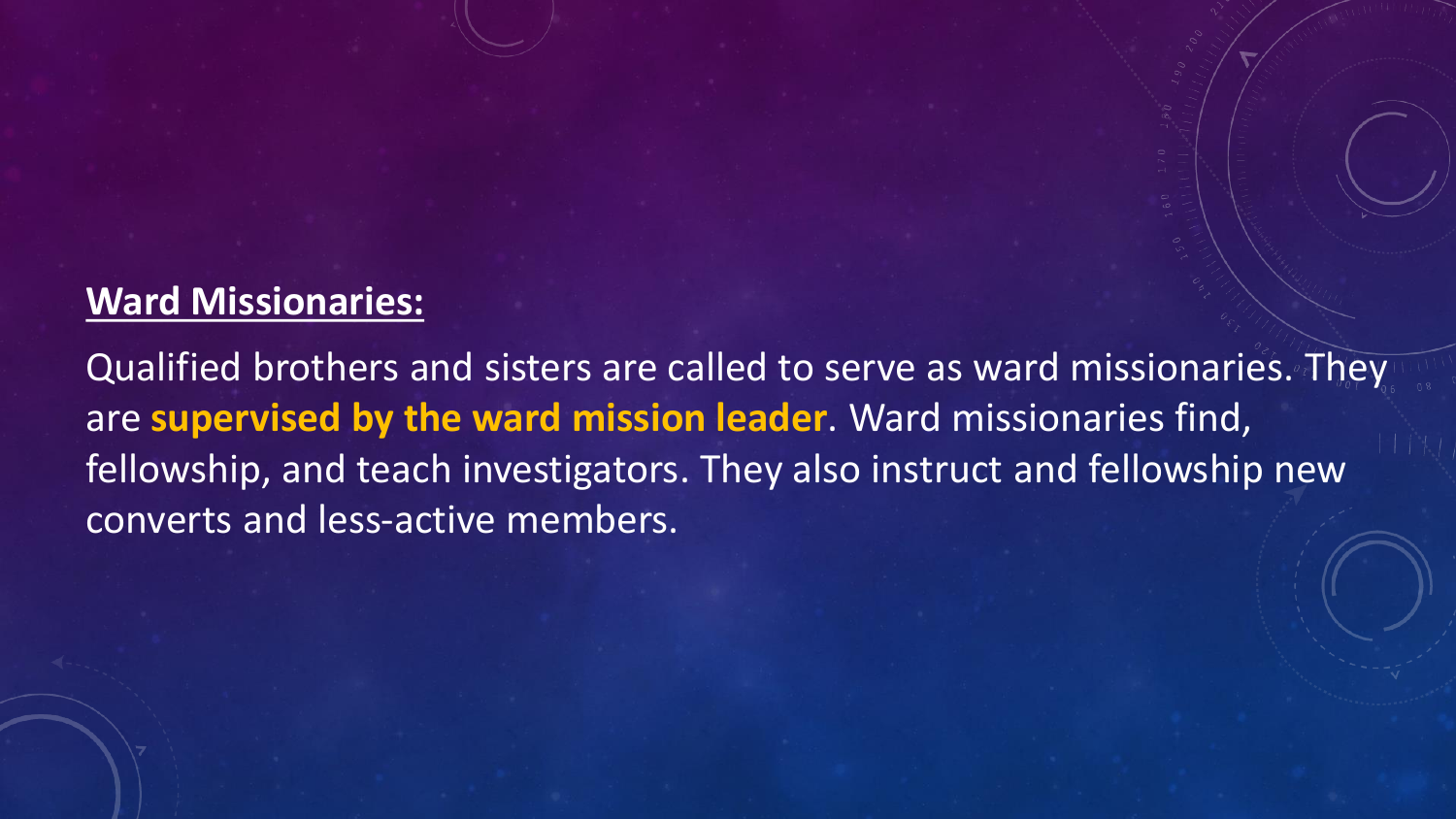## **Follow Up on Assignments:**

- 1. Update current ward roster list with current contact information
- 2. Provide a copy of the Ward Mission Plan
- 3. Find out and report back on the youth assigned to work with the Missionary Committee
- 4. Report when they will be having their weekly missionary discussion / meeting
- 5. Update New Convert progress record accurately 6. Help Full Time Missionaries with Service Opportunities in **Ward**